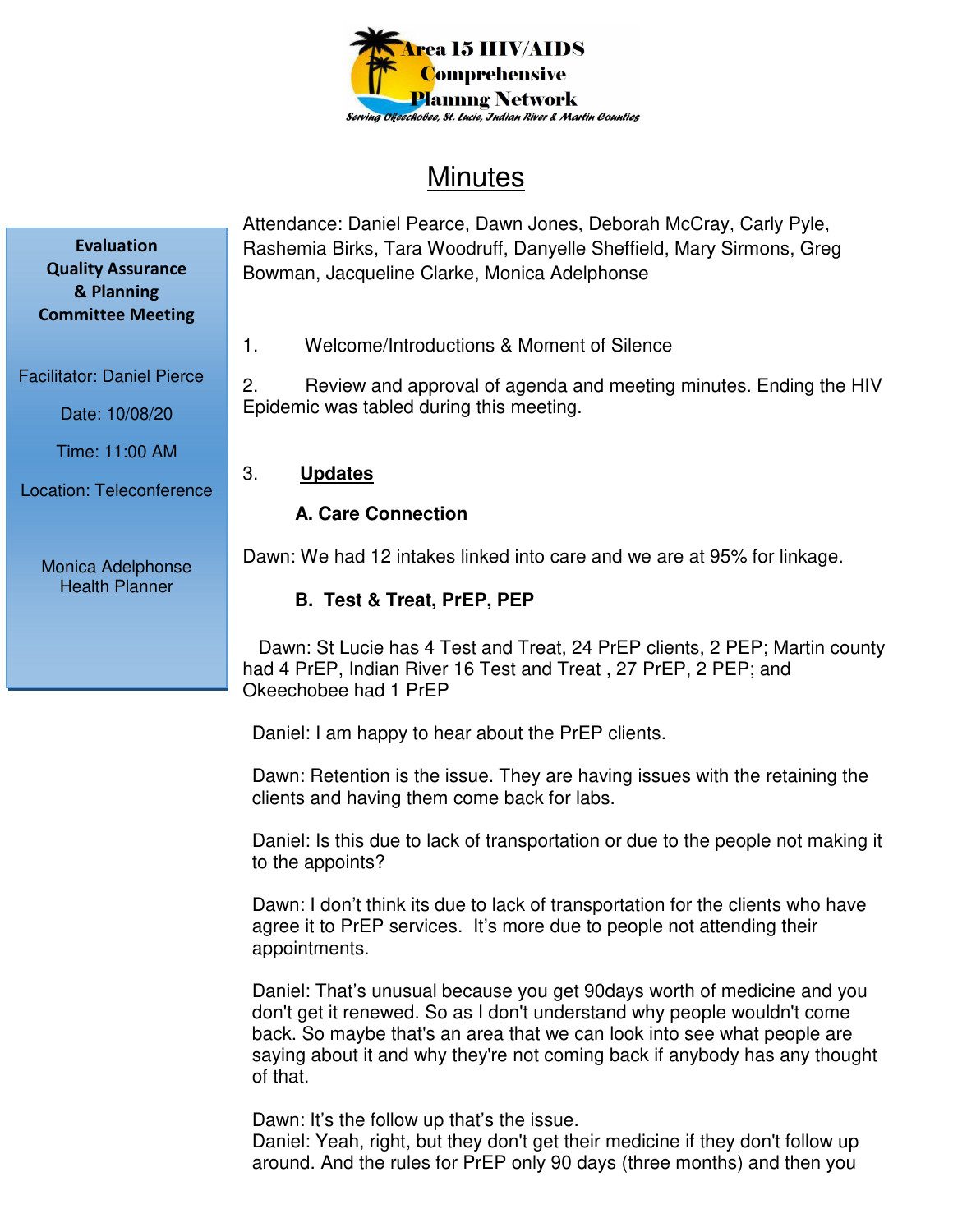have to see the doctor to renew your prescription. Do we know if there is a factor or side effect scausing them to do want to do it? There is a lot of people on PrEP but they are not coming back. I think maybe we should try to have people answer questions, survey questions. I know its hard to have people answer survey questions, but we can at least try to work on getting people to stay. I don't have any solutions but I think this is something we should definitely look at.

Dawn: I don't have any solution but I think it's something that we should definitely look at that. Yeah, well for this group no but for the prevention we can look into it. Yes, the regional team is actually working with the providers and you know, I don't want to prolong this but you know, the information that I received from the providers is that it's not transportation. It is that teams for they have to come back for follow-up and they don't want to do it. You know as far as care is concerned, it's an issue when they have to come back for follwoup. But for PrEP, if they're healthy and they don't guess really perceive themselves as being at risk, you know, they might take the medication for 30 days and say "Hey I don't have time for this". I'm also looking into whether you know insurance is an issue. I know we have programs that that will pay for the medications. But sometimes not having insurance for labs can possibly be an issue. So that is an area of concern that we are already taking a look at

Daniel: That's great and if we have anything else to add we can email Monica or Dawn.

#### **C. Other Updates**

Daniel: Project Response is doing HIV Testing for National Latino Aids Awareness Day on October 15 from 9-6pm. It's on Project Response's website.

Mary: The Health Department has a drive-thru testing for HIV. We had 10 people walk up, we had 10 contacts, 5 tested, and 1 was positive. We will have an Outreach committee meeting this month. I put on the website already about the activity Project Response is having.

## **D. Work Plan**

Updated workplan has been sent out.

## **G. Open Discussion**

Mary: Yes, in this climate that of COVID does anyone have any different suggestions on how we can engage the community?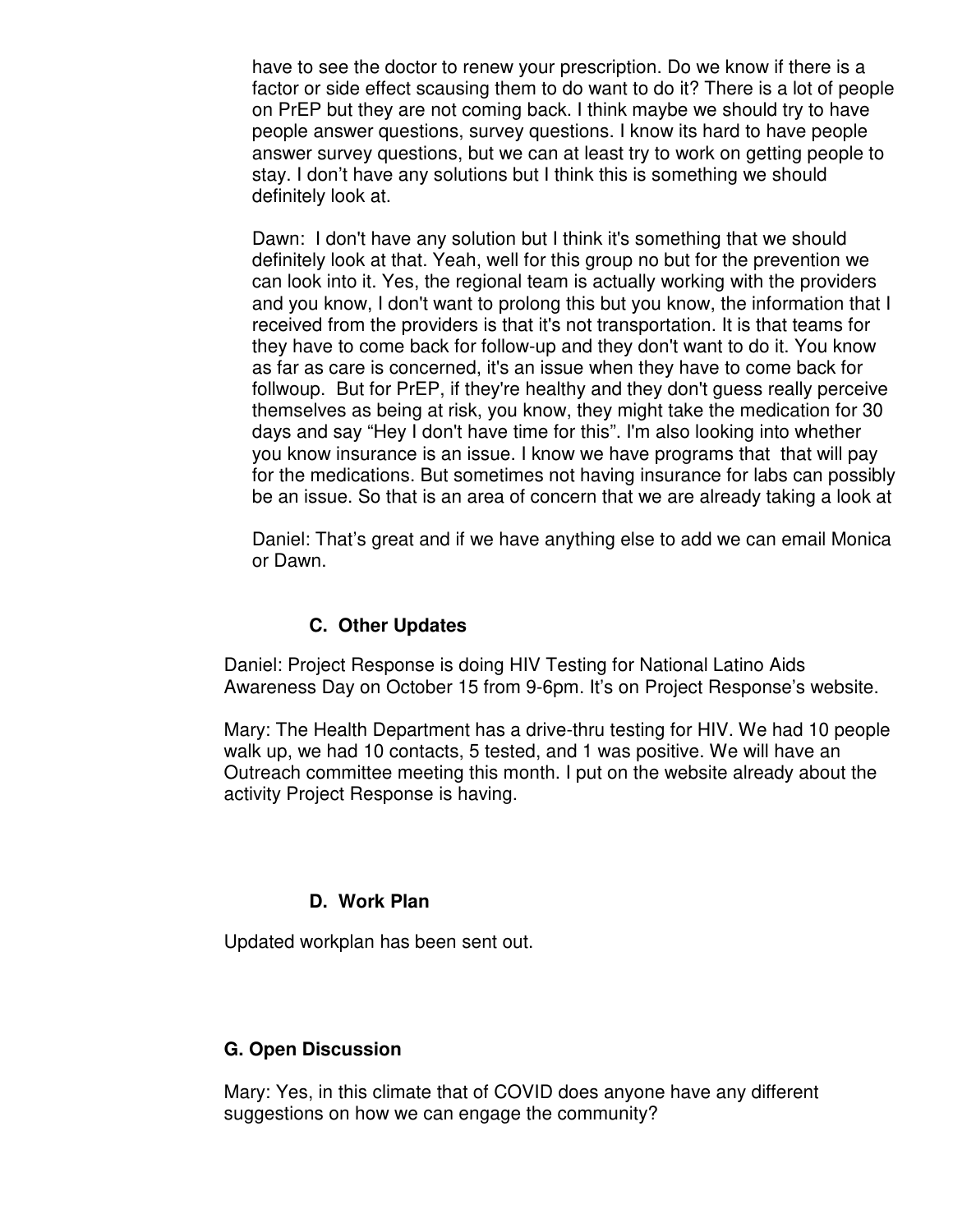Daniel: Okay. I know one thing that they're doing here in Brevard County and area 7 is that we are a lot of things are going virtual. So if we can get some type of virtual thing and if we can get some type of the virtual meeting, then maybe we can make a video where everyone actually participates and say something about their agency. Then people can go back and look at the videos. Our testing has been almost cut in half because of the coronavirus but you know, people are still needing testing and proven by the fact that the drive-thru that you did the other last weekend. There was a positive test so there are still people being infected and we have to get out there. Other than in person, the only thing I can think of it some type of virtual thing.

Dawn: I am working with the 4 County Health Department's individually to try to get us back into the field to do field testing and you know, provide Outreach activities education, some of that will be virtual. As I meet with the County Health Departments, I will also offer the technical assistance to our contract providers as well as other community-based organizations to share protocols, safety protocols, etc. I will be happy to share that. With the outreach committee within the planning committee when you guys decide that you want to start moving forward with as far as virtual meeting. And we will be happy to assist you in setting those meetings up for Community engagement on the Department of Health side, and then on the Consortium side.

Daniel: Okay, that's great. And maybe we could do more situations of drive-thru testing, where people don't have to go into an office and don't have to physically get out of their car or they can walk up outside to a table and get their HIV test. That way we're protecting the front line workers ourselves and protecting those that are being tested. So that might be something we can look in to to do more of those drive up or drive through testing opportunities.

Greg: Is there any way to do like a virtual meet and greet or a question-andanswer online? Something along that line.

Daniel: So that's what I was talking about Greg, if we can get something like that. I think that would be a big asset to us in the long run because it would be available for people. Like dawn said, it is never going to get back to the way it was. There's no such thing as normal as we do it prior to this pandemic. So we're going to have to change our whole thinking or latitude and we were only going to have to work together and get our heads together and think of ways to get people to test.

Tara: One of the things we've been doing and I would like to suggest is adding testers to places that are already doing drive-up COVID testing. The testers have signs to showing available testing and they are donning PPE. So that's just an idea because people are kind of already in testing mode.

Daniel: So that's a great idea. I think that's perfect. I mean we should concentrate on that and bring up some suggestions at the next meeting how we can go about doing that because that you're right. I mean everybody is COVID testing that takes two minutes and HIV testing takes, two seconds to read it. To get the blood, the finger prick, takes 15 minutes to get the accurate test results. Thank you.